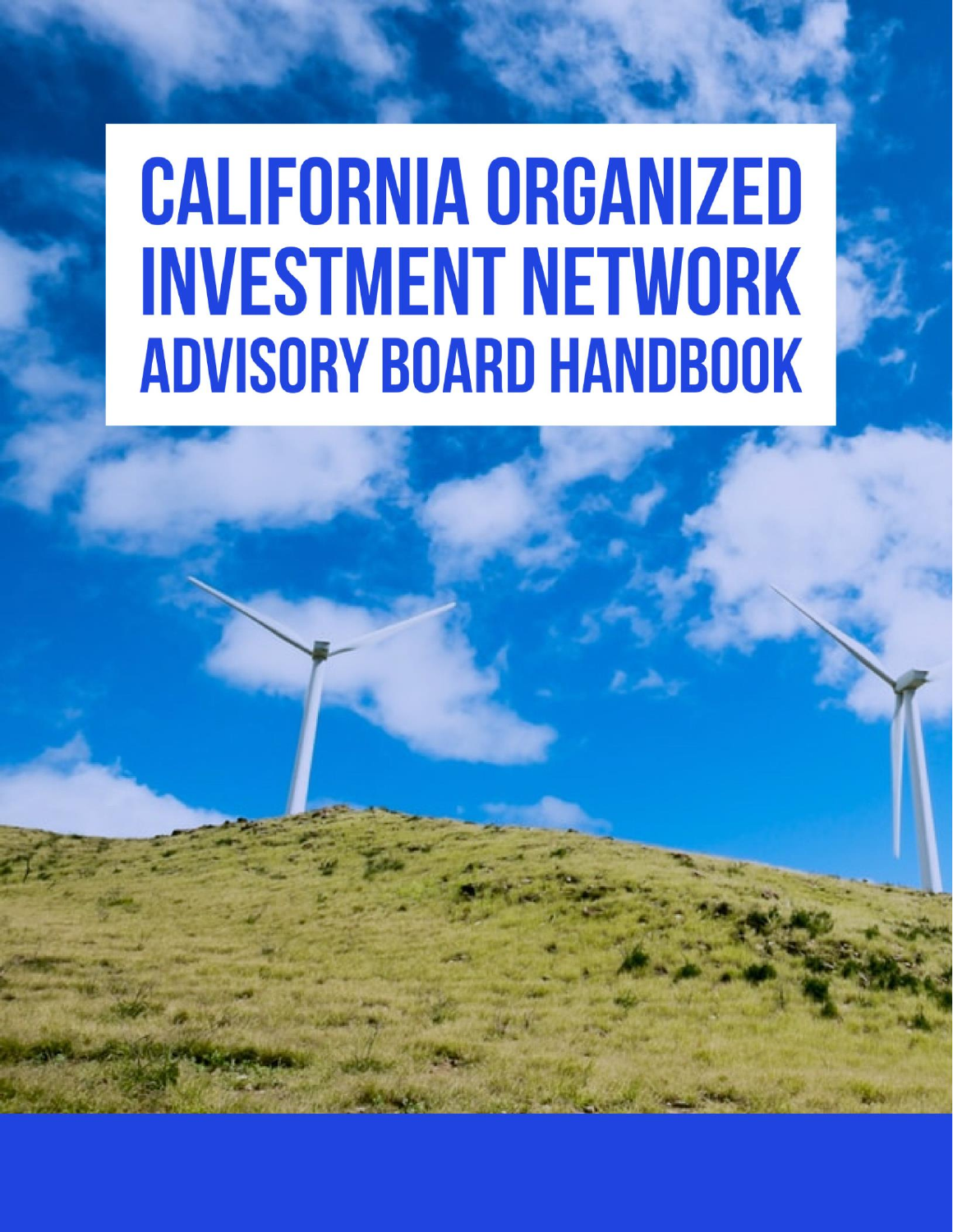# **TABLE OF CONTENTS**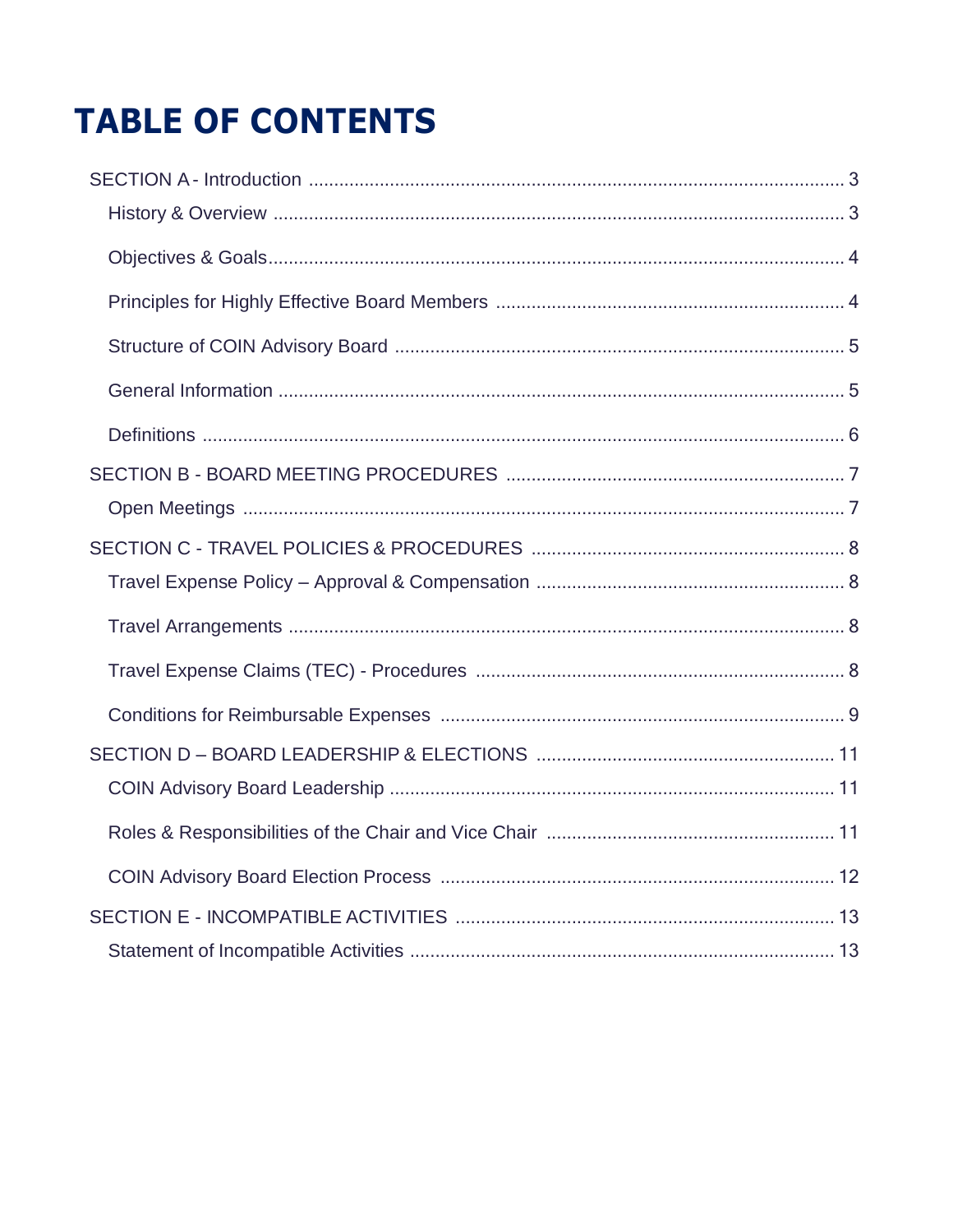# <span id="page-2-0"></span>**SECTION A - INTRODUCTION**

### **MISSION & VISION**

Mission: to guide insurers on making safe and sound investments that yield environmental benefits throughout California and/or social benefits within the State's underserved communities.

Vision: California Organized Investment Network (COIN) shall serve as a national model to provide leadership in increasing insurance industry investment in underserved and rural communities throughout California.

# <span id="page-2-1"></span>**HISTORY & OVERVIEW**

The California Organized Investment Network (COIN) is a collaborative effort between the California Department of Insurance, the insurance industry, affordable housing and economic development organizations, environmental investors and community advocates. Assembly Bill 624 (2011) gave the Insurance Commissioner the discretion to formally establish this board.

COIN was established in 1996 at the request of the insurance industry as an alternative to state legislation that would have required insurance companies to invest in underserved communities, similar to the federal Community Reinvestment Act (CRA) that applies to the banking industry. This voluntary program facilitates insurance industry investments that provide solid returns to investors and economic and social benefits to California's underserved urban and rural communities.

The California Legislature codified COIN and states that, it is in the interest of all Californians that there is a strong and viable insurance market; that insurers should be supportive of investments that promote social, economic, and environmental benefits. California Legislation has given COIN the responsibility to pursue active measures to encourage insurers to make investments that promote social, economic, and environmental benefits.

COIN shall pursue active measures to encourage insurers to make investments to create and identify potential investment opportunities, including the development of investment opportunity bulletins and marketing and outreach efforts. This information shall be published on the department's internet website as investment opportunity bulletins. These opportunity bulletins help finance projects that address the state's critical needs, particularly in underserved, low-to-moderate-income, and rural communities, as well as environmental needs.

The COIN Program is established under Insurance Code Sections 926-926.3 and the COIN Advisory Board is established under Insurance Code Section 12939.2. The COIN Advisory Board is subject to the Bagley-Keene Open Meeting Act [\(Government Code Sections 11120-11132\).](https://leginfo.legislature.ca.gov/faces/codes_displayText.xhtml?lawCode=GOV&division=3.&title=2.&part=1.&chapter=1.&article=9)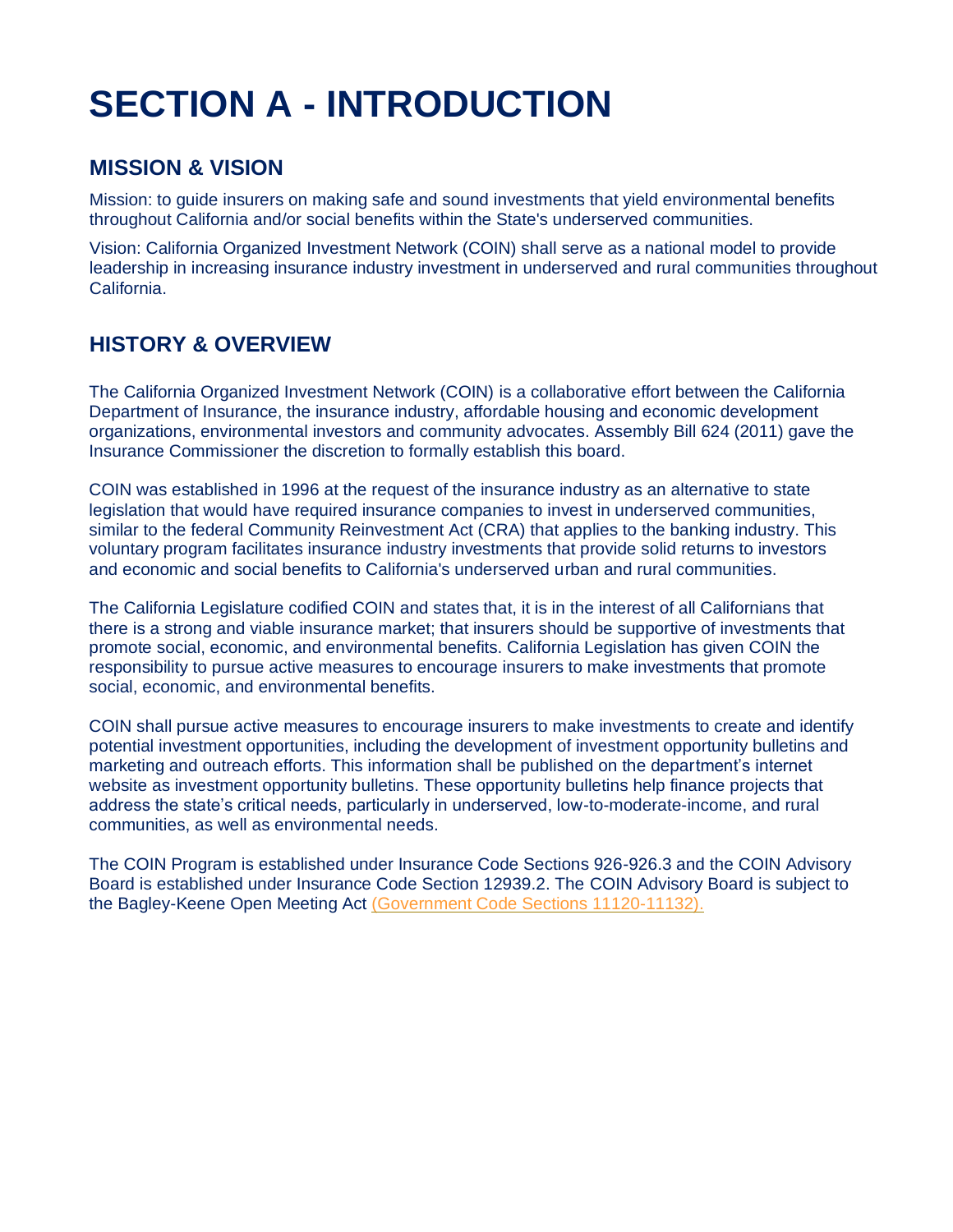# <span id="page-3-0"></span>**OBJECTIVES & GOALS**

The objectives and goals of the COIN Advisory Board is to:

- The COIN Advisory Board, consisting of the Insurance Commissioner and several leaders in the insurance industry and economic development sector, provides focus and guidance to COIN, ensuring that its policies and procedures are in keeping with its mission statement. The Board also serves as a corps of ambassadors spreading the word about COIN throughout the insurance industry and the community development sector.
- The Board shall advise COIN on the best methods to increase the level of insurance industry investments while providing fair returns to investors and social benefits to underserved communities. The Board shall recommend programmatic guidelines to COIN
- The Board shall facilitate contacts among community-based organizations and community development financial institutions. The Board shall be instrumental in reaching out to executives in the insurance industry and acquainting them with COIN's mission and activities.

### <span id="page-3-1"></span>**PRINCIPLES FOR HIGHLY EFFECTIVE COIN ADVISORY BOARD**

- Is aware that decision-making authority resides with the Commissioner, and that the purpose of the COIN Advisory Board is to advise the Department using member area(s) of expertise on Department initiatives
- Is able to work with a group or in teams to meet the mission of the COIN Advisory Board
- Is willing to devote time and effort to the work of the COIN Advisory Board
- Works to find alternative solutions to issues that may arise whenever necessary
- Possesses strong communication skills
- Engages in constructive discourse that is professional and respectful with others, including, but not limited to the Commissioner, Board Members, CDI Staff, and key stakeholders
- Does not let personal feelings toward others affect decisions
- Adheres to the provisions contained in the Bagley-Keene Open Meeting Act (Government Code Sections 11120 -11132)
- Remembers that they are seen as representatives of the COIN Advisory Board and the Department when they appear at industry or professional gatherings and must not appear to speak for the COIN Advisory Board or the Department unless specifically authorized by the Department to do so.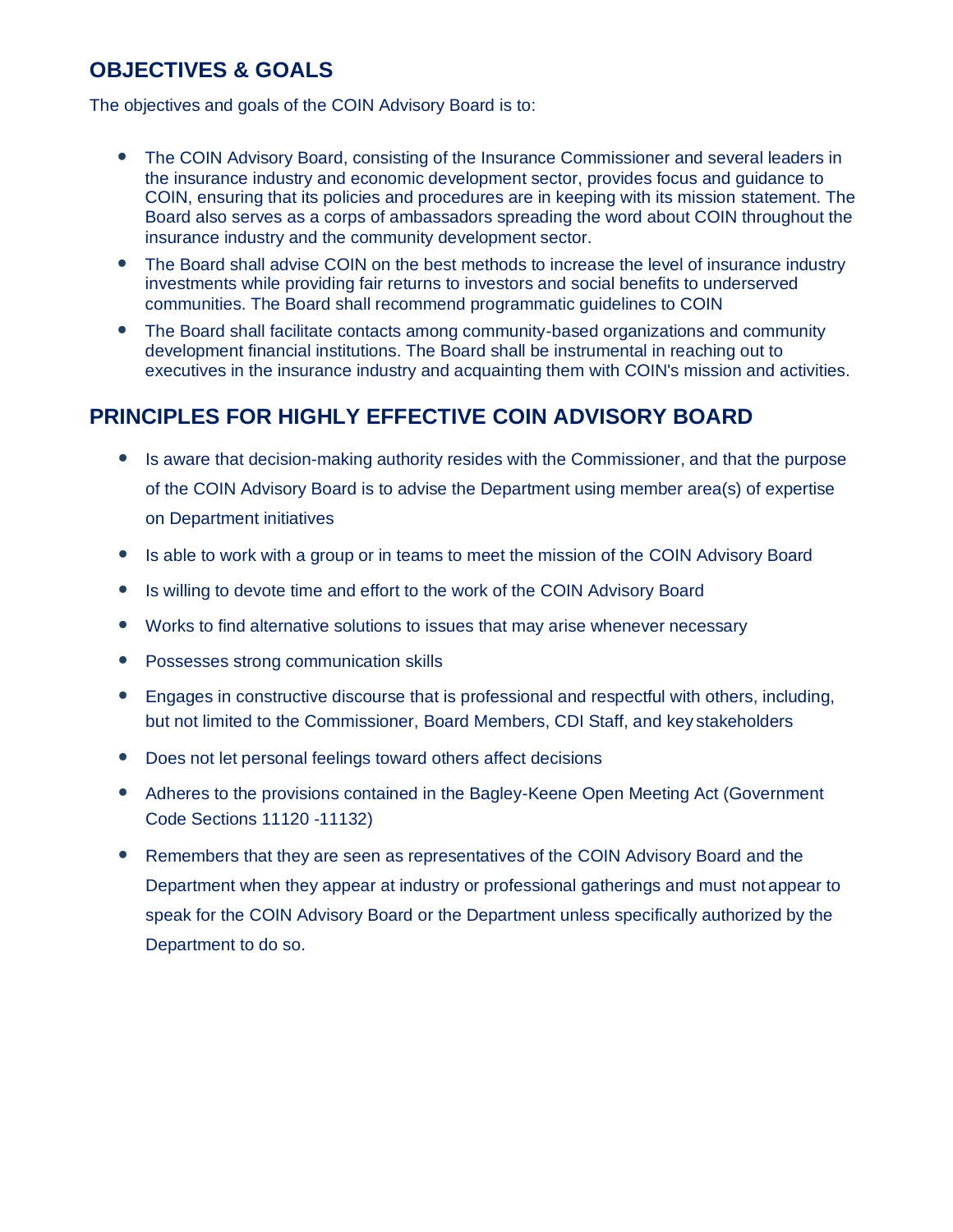# <span id="page-4-0"></span>**STRUCTURE of the COIN ADVISORY BOARD**

The COIN Advisory Board shall be comprised of a 13 members selection from these categories:

- **The Insurance Commissioner, or his or her designee**
- **Three industry executives**
- **A licensed attorney practicing insurance law**
- **A member of the public, appointed by the Speaker of the Assembly**
- **A member of the public, appointed by the Senate Committee on Rules**
- **A member of a consumer advocacy group**
- **An affordable housing practitioner**
- **A local economic development professional**
- **A member of a financial institution or CDFI**
- **A representative with experience seeking investments for low- to moderateincome or rural communities**
- **A representative with experience seeking investments that provide environmental benefits**

### <span id="page-4-1"></span>**GENERAL INFORMATION**

#### **FPPC Form 700 Statement of Economic Interest Filing:** Not Required

**Meeting Frequency:** Meetings are conducted a minimum of three times a year, or as deemed necessary by the commissioner. Meetings are held in Sacramento and may include video conferencing from the Department headquarter locations in Los Angeles and Oakland. Notice of each meeting and the time and place thereof shall be given to each member in the manner provided by the Bagley-Keene Open Meeting Act set forth in [Government Code Sections 11120-11132.](https://leginfo.legislature.ca.gov/faces/codes_displayText.xhtml?lawCode=GOV&division=3.&title=2.&part=1.&chapter=1.&article=9)

**Attendance at Meetings:** Members commit to attending, at minimum, two (2) of the three (3) scheduled meetings. If a member is unable to attend a meeting, it is the responsibility of the member to contact the Senior Investment Officer prior to the scheduled meeting. If a member has been absent from more than two consecutive board meetings, a communication will be sent to the member regarding the absences.

**Quorum:** A majority of the members constitute a quorum of the COIN Advisory Board for the transaction of business. Either having members in attendance or by teleconference, with proper notice, can meet the requirement for a quorum. The concurrence of a majority of those board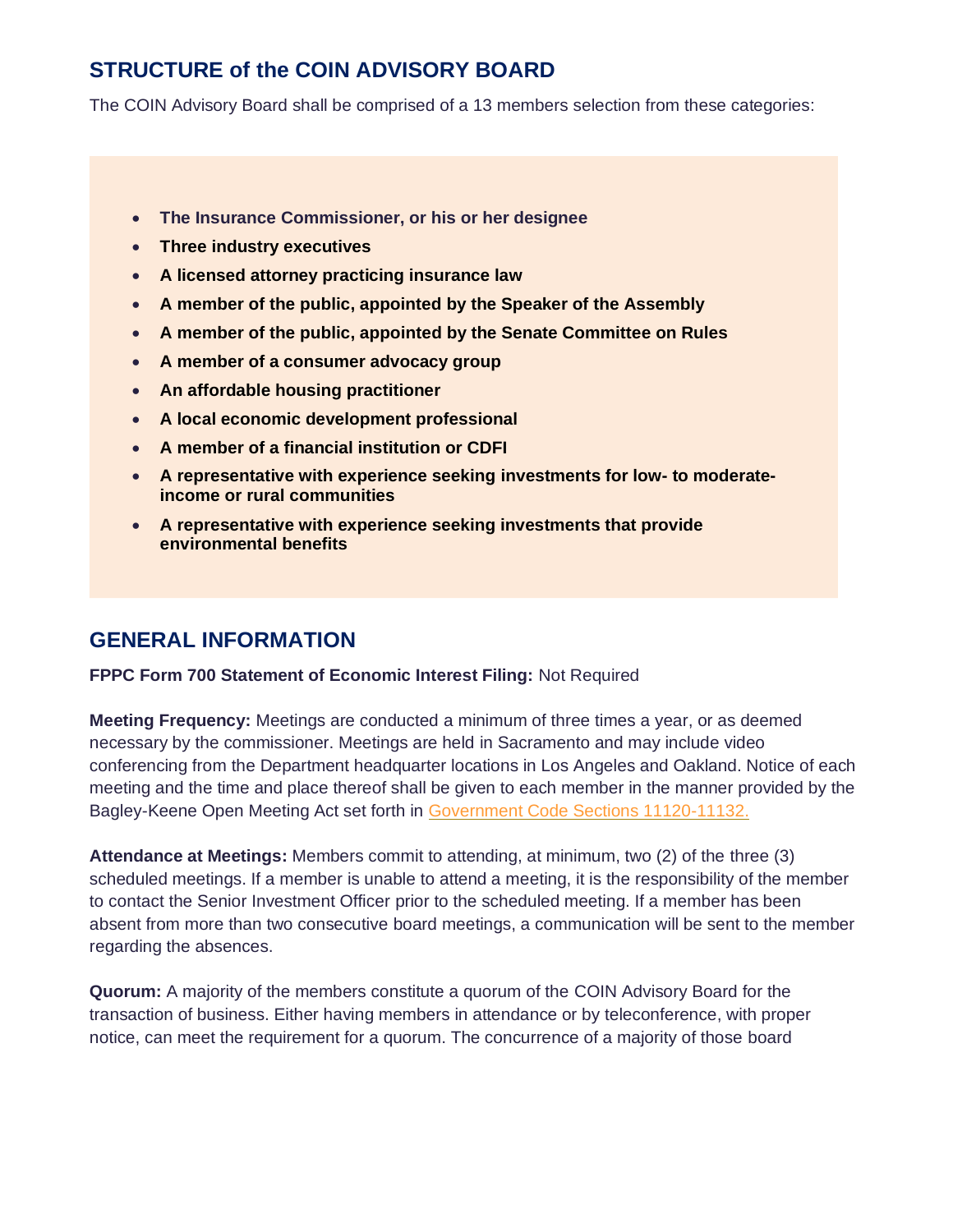Members present and voting at a meeting duly held at which a quorum is present shall be necessary to constitute an act or decision of the COIN Advisory Board.

**Compensation:** Members may be reimbursed for travel expenses related to attendance at meetings, but are not otherwise compensated for their services. Refer to the section about [Travel Policies and](#page-7-0) [Procedures](#page-7-0) contained in this handbook.

Leadership: The COIN Advisory board is led by a Chair & Vice Chair. Elections for the Chair & Vice Chair positions occur each year. Refer to the section about [COIN Advisory Board Leadership &](#page-10-0)  [Elections](#page-10-0) contained in this handbook.

### <span id="page-5-0"></span>**Definitions**

| <b>TERM</b>                            | <b>ACRONYM or</b><br><b>ABBREVIATION</b> | <b>DEFINITION</b>                                                                                                                                                                                                                                                                                                                                                                                                                                                                             |
|----------------------------------------|------------------------------------------|-----------------------------------------------------------------------------------------------------------------------------------------------------------------------------------------------------------------------------------------------------------------------------------------------------------------------------------------------------------------------------------------------------------------------------------------------------------------------------------------------|
| Bagley-Keene<br>Open Meeting<br>Act    |                                          | Provisions of the public meetings law governing state agencies                                                                                                                                                                                                                                                                                                                                                                                                                                |
| CalHR                                  | CalHR                                    | The California Department of Human Resources is the agency responsible for<br>issues related to employee salaries and benefits, job classifications, civil rights,<br>training, exams, recruitment and retention.                                                                                                                                                                                                                                                                             |
| Department of<br>Insurance             | <b>CDI or Department</b>                 | The California Department of Insurance is the regulatory agency tasked with<br>protecting consumers, overseeing the insurance industry, enforcing the states'<br>insurance laws, as well as exercising authority over how insurers and licensees<br>conduct business in California. CDI is responsible for overseeing insurer<br>solvency, licensing agents and brokers, producing market product reviews,<br>resolving consumer complaints, and investigating & prosecuting insurance fraud. |
| Senior<br>Investment<br><b>Officer</b> |                                          | An individual who serves as the leader of CDI's COIN Program, with oversight<br>over program administration, strategic planning, and coordination of meetings.<br>S/he is responsible for the day to day operations of the COIN Program.                                                                                                                                                                                                                                                      |
| <b>COIN</b><br>Program                 | Vision and Mission                       | The California Organized Investment Network (COIN) shall serve as a national<br>model to provide leadership in increasing insurance industry investment in<br>underserved and rural communities throughout California.<br>To guide insurers on making safe and sound investments that yield environmental<br>benefits throughout California and/or social benefits within the State's underserved<br>communities.                                                                             |
| <b>Statute</b>                         |                                          | A law passed by the California legislature                                                                                                                                                                                                                                                                                                                                                                                                                                                    |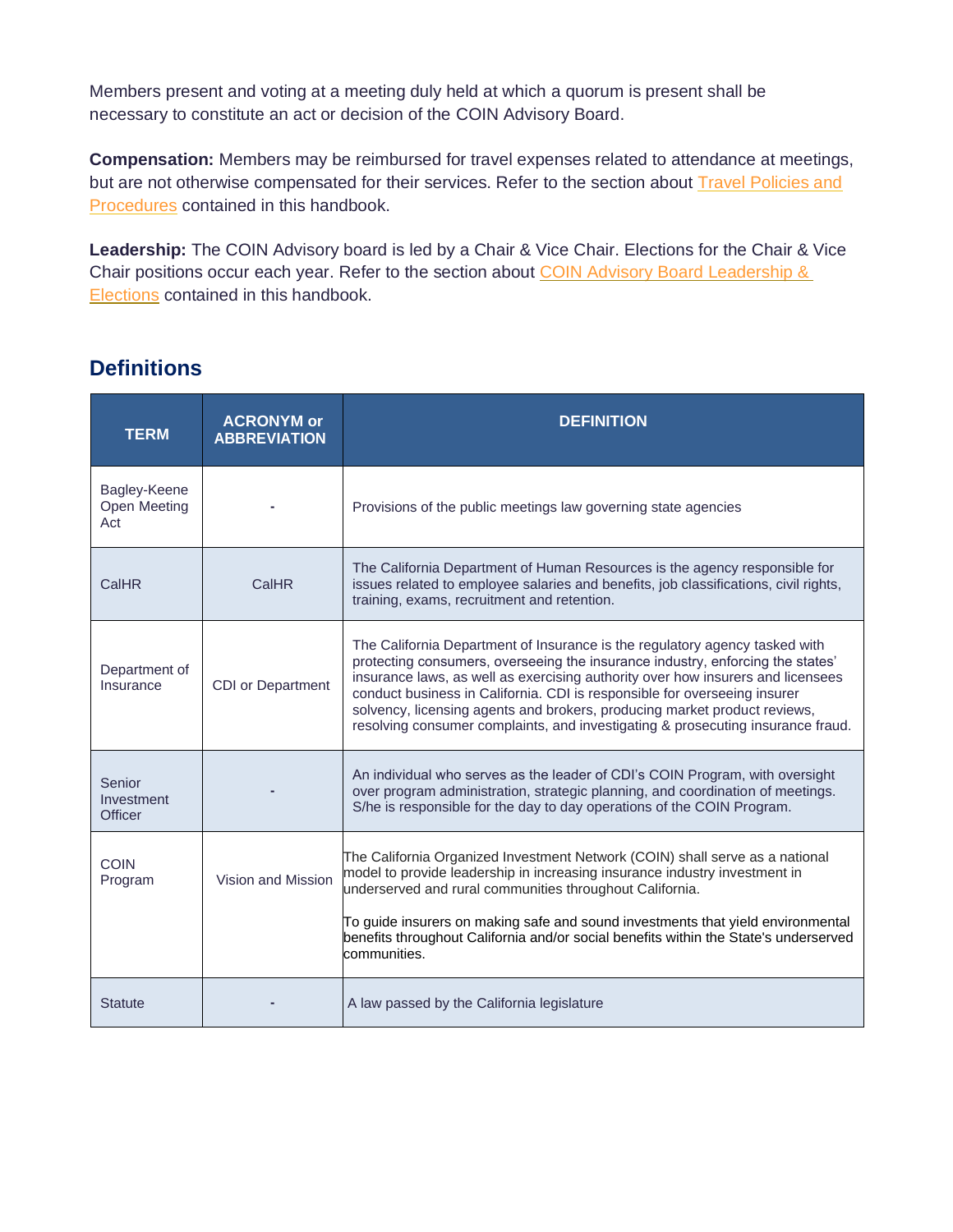# <span id="page-6-0"></span>**SECTION B – COIN ADVISORY BOARD MEETING PROCEDURES**

COIN Advisory Board Meetings are held in accordance with the provisions set forth by the [Government Code Sections 11120 –](https://leginfo.legislature.ca.gov/faces/codes_displayText.xhtml?lawCode=GOV&division=3.&title=2.&part=1.&chapter=1.&article=9) 11132). Refer to the Department of [Justice, Office of the Attorney](https://oag.ca.gov/sites/all/files/agweb/pdfs/publications/bagleykeene2004_ada.pdf) General Guide to Bagley- Keene Open Meeting Act for further guidance.

### <span id="page-6-1"></span>**OPEN MEETINGS**

The Bagley-Keene Act of 1967, officially known as the Bagley-Keene Open Meeting Act, implements a provision of the California Constitution which declares that "the meetings of public bodies and the writings of public officials and agencies shall be open to public scrutiny", and explicitly mandates open meetings for California State agencies, Boards, and commissions. The Act facilitates accountability and transparency of government activities and protects the rights of citizens to participate in State government deliberations. This is similar to California's Brown Act of 1963, which provides open meeting provisions for county and local government agencies.

The legislature enacted the Bagley-Keene Open Meeting Act to mandate that public agencies conduct the people's business openly so that the public may remain informed and retain control over the instruments they have created. The Act states the legislature's intent that the people, in delegating authority, do not give their public servants the right to decide what is good for the people to know and what is not good for them to know. The Open Meeting Act enables the public to monitor and participate in the decision-making process. (§ 11120)

The Bagley-Keene Open Meeting Act requires state bodies to give adequate notice of meetings to be held, provide an opportunity for public comment, and conduct such meetings in open session, except where a closed session is specifically authorized.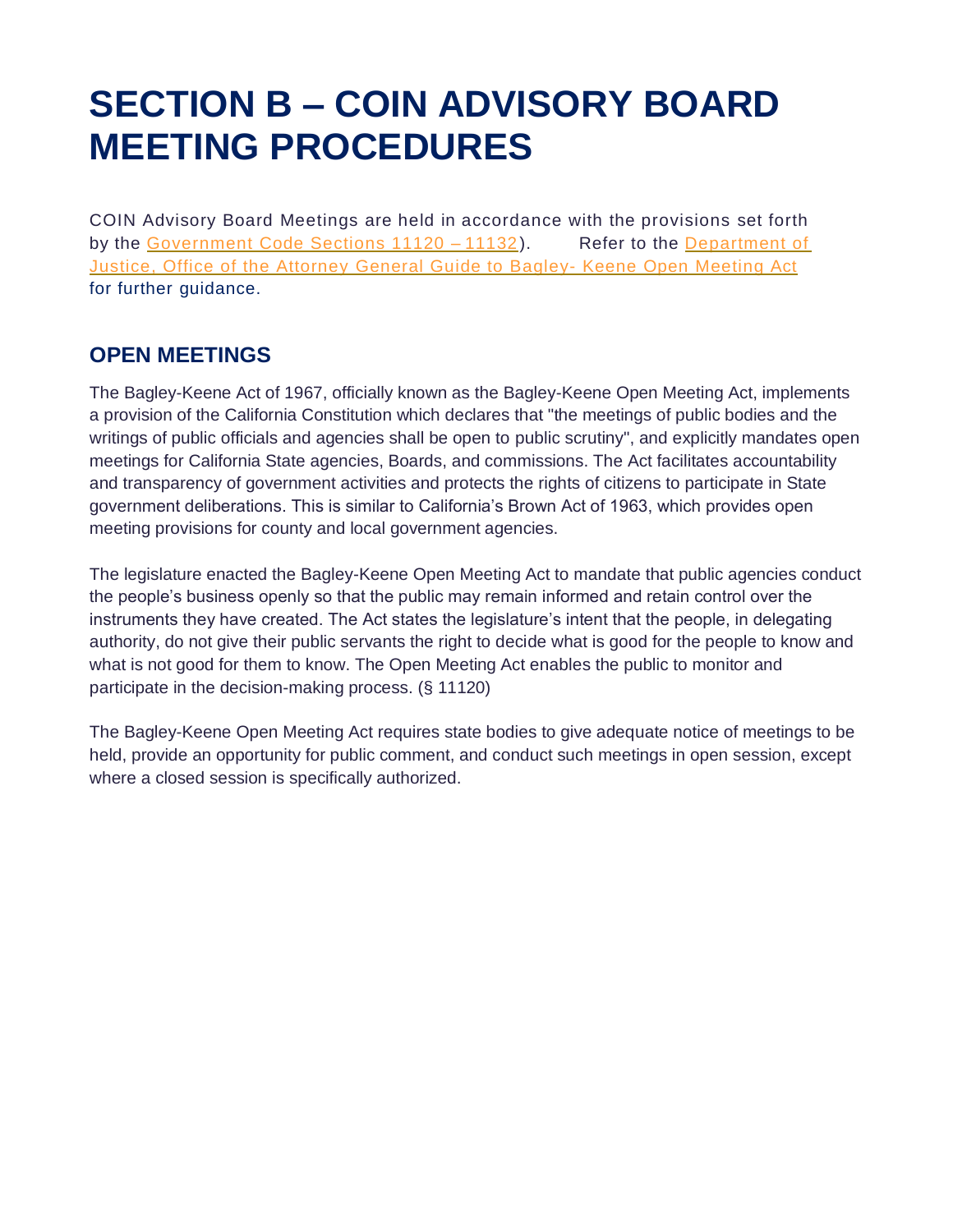# <span id="page-7-0"></span>**SECTION C - TRAVEL POLICIES & PROCEDURES**

### <span id="page-7-1"></span>**TRAVEL EXPENSE POLICY - APPROVAL & COMPENSATION**

- It is the policy of the Initiative to adopt a conservative travel expense policy keeping in mind that CDI is a public state agency. The Initiative seeks to control costs and remain cognizant of the importance of limiting costs for all its endeavors. Whenever possible, it is advised that the member explore reimbursement from his/her employer as a first resort in an effort to help offset costs incurred by the Initiative. The travel policies set forth in this Handbook are consistent with the statewide policies outlined by the California Department of Human Resources Manual (CalHR), sections [2202-](http://hrmanual.calhr.ca.gov/Home/ManualItem/1/2202)[2203](http://hrmanual.calhr.ca.gov/Home/ManualItem/1/2203) and the [CDI Travel Tips Guide \(updated 3/1/20\).](https://files.constantcontact.com/b3c52db5401/d864febc-7792-473c-9a8d-25abb97c6ba1.pdf) **NOTE:** *In the event of a discrepancy in the information provided herein, current travel policies outlined by CalHR and/or CDI Accounting Office will prevail.*
- With the exception of the regularly scheduled COIN Advisory Board Meetings, Board Members shall obtain advance travel approval from the Senior Investment Officer for all other functions. Members may be reimbursed for travel expenses related to attendance at meetings, but are not otherwise compensated for their services.
- In order for expenses to be reimbursable, it is the responsibility of the board member to ensure that s/he adhere to the policies and procedures set forth in this handbook.

# <span id="page-7-2"></span>**TRAVEL ARRANGEMENTS**

• With the exception of expenses that may be incurred on the day of the meeting/event (i.e. taxi, Lyft, Uber, parking), board members are expected to coordinate their own travel by contacting the CalTravel Store to make flight and/or other approved travel reservations at least two weeks, or 14 days, prior to travel by calling (916) 376-3989 or (877) 454-8785. Once prompted, please provide the Index/PCA account information that was provided to you by the Initiative.

# <span id="page-7-3"></span>**TRAVEL EXPENSE CLAIMS (TEC) - PROCEDURES**

- Rules governing reimbursement of travel expenses for COIN Advisory Board Members are the same as for management-level state staff. All expenses shall be claimed on the appropriate [CalHR Form STD](https://www.documents.dgs.ca.gov/dgs/fmc/pdf/std262.pdf) [262 Travel Expense Claim \(TEC\).](https://www.documents.dgs.ca.gov/dgs/fmc/pdf/std262.pdf) The COIN Advisory Board Members may ask to be provided with a sample TEC form from Initiative staff to assist them in the proper completion of the forms.
- COIN Advisory Board members must submit a [TEC](https://www.documents.dgs.ca.gov/dgs/fmc/pdf/std262.pdf) form with an original, wet signature to the designated COIN staff immediately after returning from a trip and **no later than three weeks (or 21 days)** after attending the board meeting or approved function. Members are required to submit all receipts and any other necessary documents for all reimbursement to ensure timely submittal.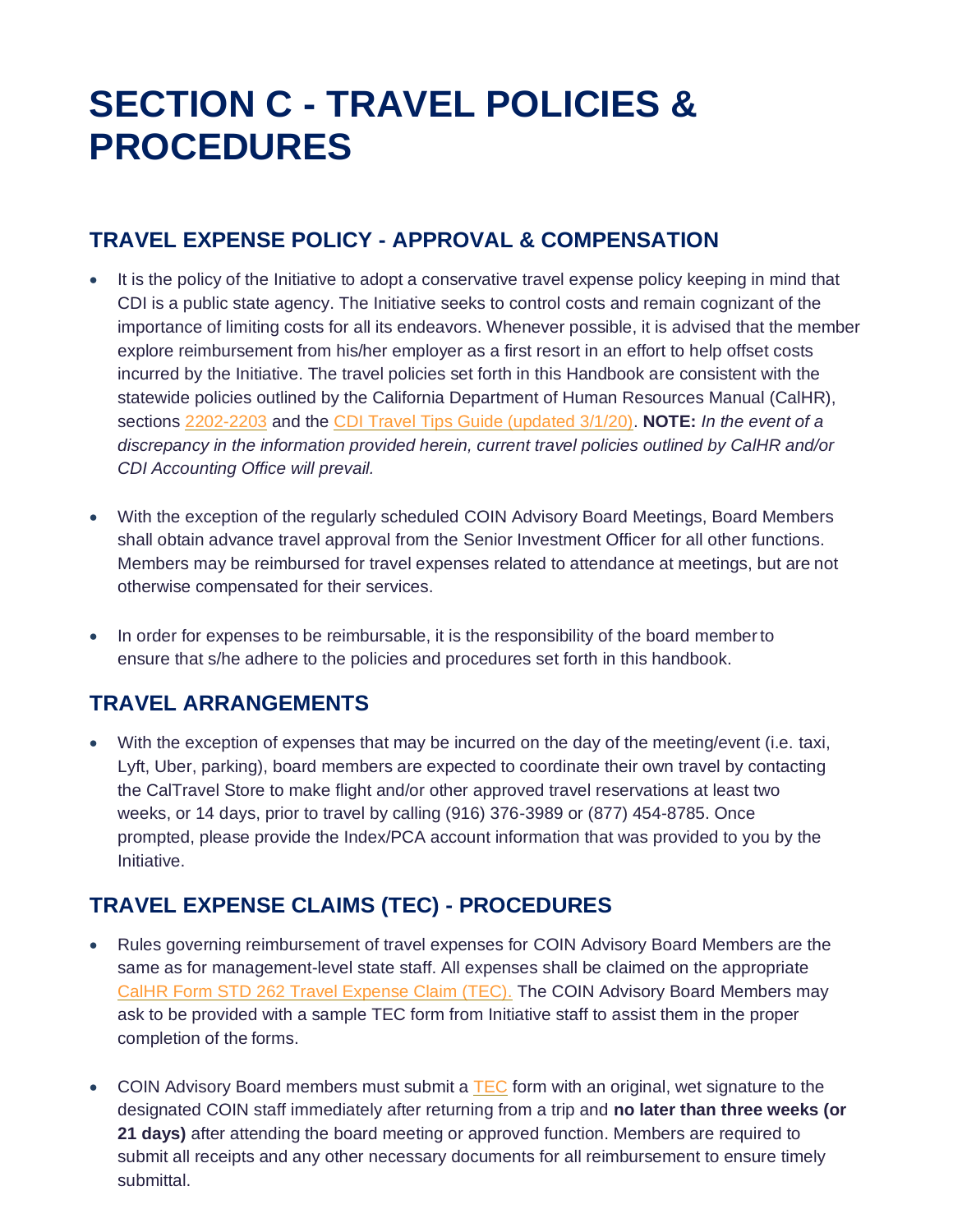• The TEC needs to be mailed with an original, wet signature and must be dated with all original receipts for transportation to include: rental car, taxi, shuttle, Uber and Lyft, parking, and flight itinerary issued by the CalTravel Store. If mailing loose receipts, please affix original receipts to an 8 1/2" x 11" sheet of paper and clearly label with the member's first and last name. The mailing address is:

> California Department of Insurance **ATTN:** COIN 300 Capitol Mall, Suite 1600 Sacramento, CA 95814

• In order for the expenses to be reimbursed, Board Members shall follow the procedures contained herein.

# <span id="page-8-0"></span>**CONDITIONS for REIMBURSABLE EXPENSES**

- Members who wish to book or be eligible for travel reimbursement must have:
	- **A current COINN Advisory Board Application on file**
	- **EXT** A signed acknowledgment of the current COIN Advisory Board Handbook
- In order to have expenses reimbursed, the member should attend the entire duration of the COIN Advisory Board meeting or approved function as set forth in the agenda.
- Travel will only be reimbursed for only the member in attendance for each meeting.
- Members may be reimbursed for meals, parking fees, rental cars, transportation travel (airline, train, bus, taxi, transportation network provider, shuttle), and mileage. CDI *will not* reimburse for tips, parking citations, transportation upgrades, or any other expenses that are not expressly stated or preapproved by the Senior Investment Officer.
- Members shall comply with the State's per diem, mileage rate, meals, parking, car rental, taxi, Uber and Lyft for all COIN related travel. Current travel rates can be found at the [CDI Travel](https://files.constantcontact.com/b3c52db5401/d864febc-7792-473c-9a8d-25abb97c6ba1.pdf) Tips [Guide \(updated 3/1/20\)](https://files.constantcontact.com/b3c52db5401/d864febc-7792-473c-9a8d-25abb97c6ba1.pdf) or CalHR Travel [Reimbursements.](https://www.calhr.ca.gov/employees/Pages/travel-reimbursements.aspx)
- No out of state travel will be authorized unless preapproved by the COIN S
- CDI *will not* reimburse for overnight hotel stays.
- CDI *will only* cover flights for members traveling over 175 miles from his/her place of residence based on the address that appears on the member's application on file.

#### **FLIGHT RESERVATIONS**

- Members are required to RSVP for the meeting and/or approved function and contact the CalTravel Store to make flight reservations **at least two weeks (or 14 days)** prior to the departure date by calling (916) 376-3989 or (877) 454-8785. Flights that do not adhere to this timeframe may not be reimbursable unless other arrangements have been made.
- All flights must be coordinated through the CalTravel Store. (No payment is required to book your flight).
- Southwest Airlines is the preferred airline for all flights and should reflect the lowest ticketed airfare available
- In order to have expenses reimbursed, the member should attend the entire duration of the COIN Advisory Board meeting or approved function as set forth in the agenda.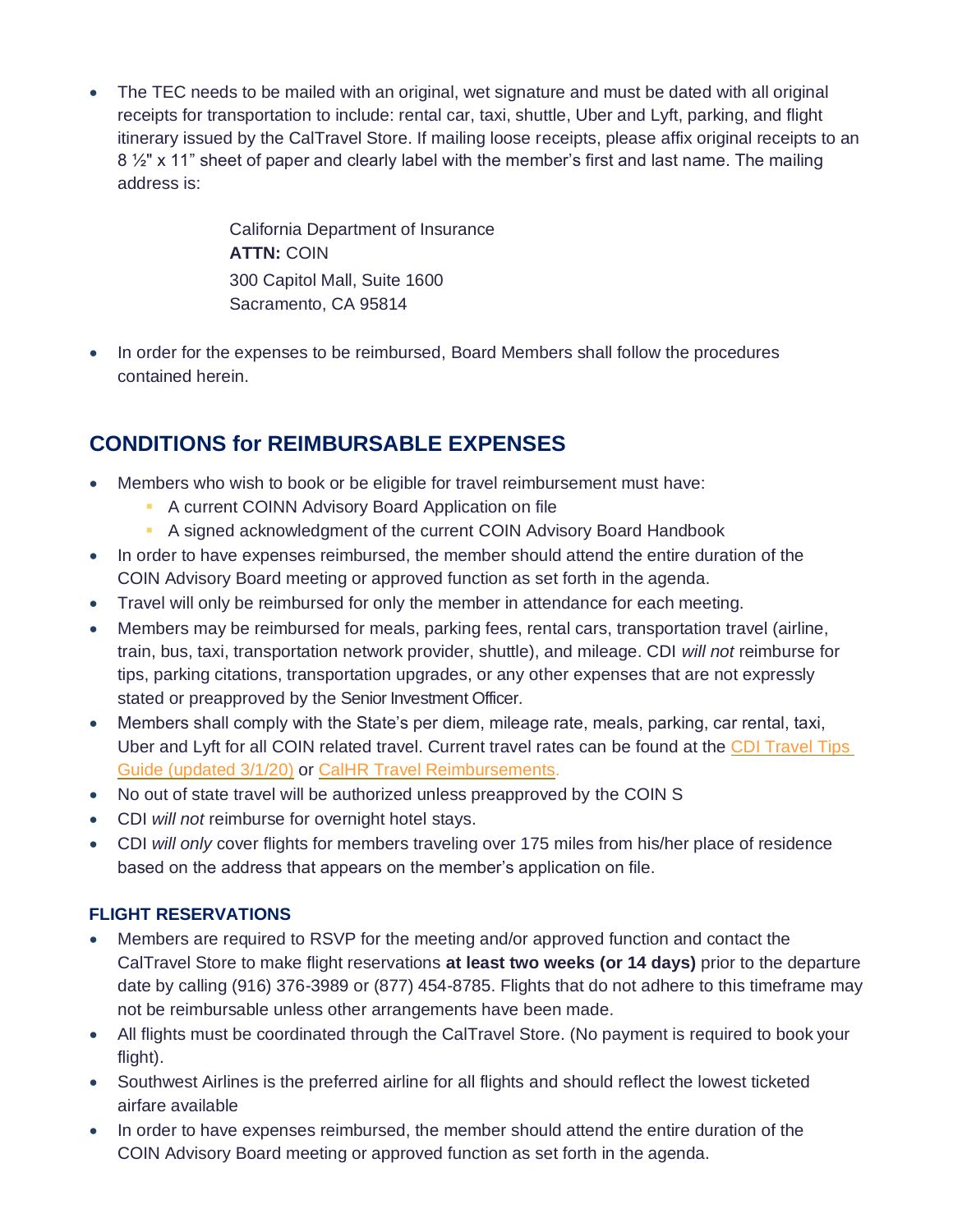#### **MILEAGE**

- Mileage shall be reimbursed at the current rate outlined by CalHR. Current vehicle mileage reimbursement rates can be found at CalHR Travel [Reimbursements.](https://www.calhr.ca.gov/employees/Pages/travel-reimbursements.aspx)
- Members may receive reimbursement for mileage costs incurred for the performance of attendance to a COIN Advisory Board meeting or approved function.
- Members that intend to submit for mileage reimbursement are required to have a complete[d](https://www.documents.dgs.ca.gov/dgs/fmc/pdf/std261.pdf) CalHR [Form STD 261: Authorization to Use Privately Owned Vehicles on State Business](https://www.documents.dgs.ca.gov/dgs/fmc/pdf/std261.pdf) on file with CDI. Forms must be renewed and resubmitted annually by the Member.

#### **TAXI SERVICE or TRANSPORTATION NETWORK COMPANIES (i.e. UBER, LYFT)**

- Normally, taxis or a transportation network company (TNC) should be used for trips within but not over a 10-mile radius or if the taxi or TNC is less expensive and more efficient than a rental car.
- Taxi or TNC expenses incurred in other areas are reimbursable. Receipts are required for expenses. CDI will not reimburse for any tips.

#### **RENTAL CARS**

• The Initiative encourages care and discretion in the use of rental cars. When an automobile is rented, the lowest rate possible should be obtained. No member may be reimbursed for the upgrade costs of renting an automobile that is full sized or luxury. A member may rent an automobile with a cost greater than that allowed, however, when this occurs, the member shall pay the difference in cost from the maximum state (California) rate allowed to the rate charged for the vehicle.

#### **MEALS**

- Requests for meal reimbursements must adhere to the current meal and incidental rates which can be found at the [CDI Travel Tips Guide \(updated 3/1/20\)](https://files.constantcontact.com/b3c52db5401/d864febc-7792-473c-9a8d-25abb97c6ba1.pdf) or CalHR Travel [Reimbursements.](https://www.calhr.ca.gov/employees/Pages/travel-reimbursements.aspx)
- Please note that meals will be reimbursed based on the travel timeframe. Normally, for the purposes of the COIN Advisory Board meeting, that would be considered a "Fractional Day Travel" whereby the trip is less than 24 hours. Under this scenario, the following meals would be reimbursable:
	- Trip begins at or before 6 am and ends at or after 9 am *Breakfast may be claimed*
	- Trip begins at or before 4 pm and ends at or after 7 pm *Dinner may be claimed*
	- No meal or lodging expenses may be claimed or reimbursed more than once on any given date or during any twenty-four (24)-hour period.
	- **Employees may not claim lunch or incidentals on one-day trips.**
	- **When trips are less than 24 hours and there is no overnight stay, meals claimed are** taxable.
	- More information on travel timeframes and other relevant travel policies may be obtained from the [CalHR Human Resources Manual –](http://hrmanual.calhr.ca.gov/Home/ManualItem/1/2203) section 2203 – Allowances and Trave[l](http://hrmanual.calhr.ca.gov/Home/ManualItem/1/2203) [Reimbursements.](http://hrmanual.calhr.ca.gov/Home/ManualItem/1/2203)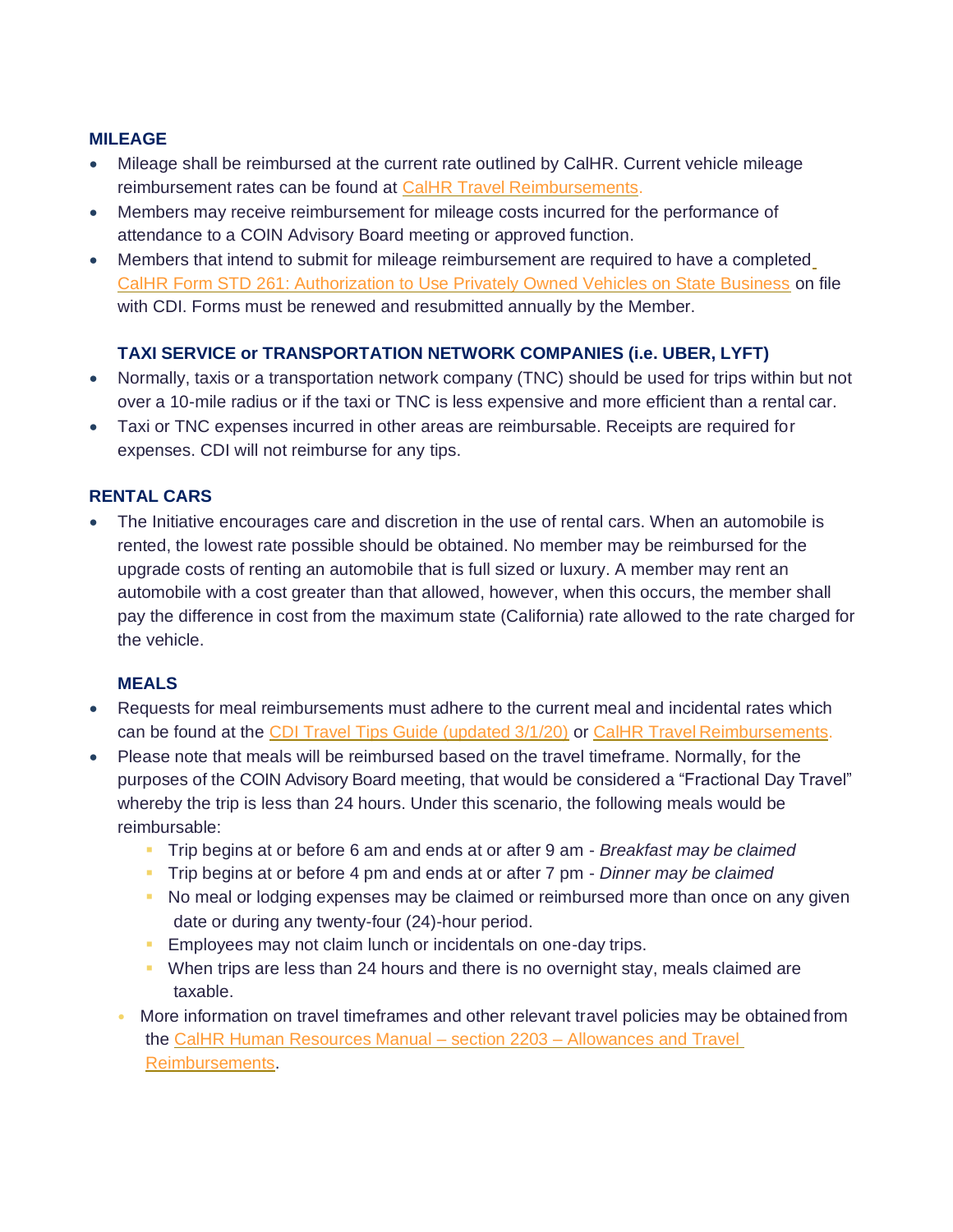# <span id="page-10-0"></span>**SECTION D – COIN ADVISORY BOARD LEADERSHIP & ELECTIONS**

## <span id="page-10-1"></span>**COIN ADVISORY BOARD LEADERSHIP**

The COIN Advisory Board is led by a Chair & Vice Chair with administrative leadership and oversight from the Department of Insurance.

# <span id="page-10-2"></span>**ROLES & RESPONSIBILITIES OF THE CHAIR AND VICE CHAIR**

#### **CHAIR**

- **Board Business:** The Chair conducts the business of the board in a professional manner and with appropriate transparency, adhering to the highest ethical standards.
- **Meeting Agendas:** Develops agendas for meetings in conjunction with the Department and/or Senior Investment Officer.
- **Meetings:** Presides at COIN Advisory Board Meetings. Conducts all board meetings in accordance with the provisions of the Bagley-Keene Open Meeting Act.
- **Committees and/or Advisory Groups:** Seeks volunteers for committees and/or Advisory Groups and coordinates individual Board Member assignments. Makes sure each committee has a chairperson, and stays in touch with chairperson to be sure that their work is carried out. Obtains debrief from each and/or Advisory Group chairperson and reports committee progress and actions at the COIN Advisory Board Meeting.
- **Strategic Planning:** Serves as the COIN Advisory Board's strategic planning liaison with Department staff and shall assist staff in incorporating the recommendations of the board in the strategic plan.

#### **VICE CHAIR**

• **Business:** Provides support to the Chair in all of their duties. Performs the duties and responsibilities of the Chair when the Chair is absent.

#### **TERM**

The Chair and Vice Chair shall hold office for one year or until the election and qualification of a successor. A member may be re-elected and serve for more than one term.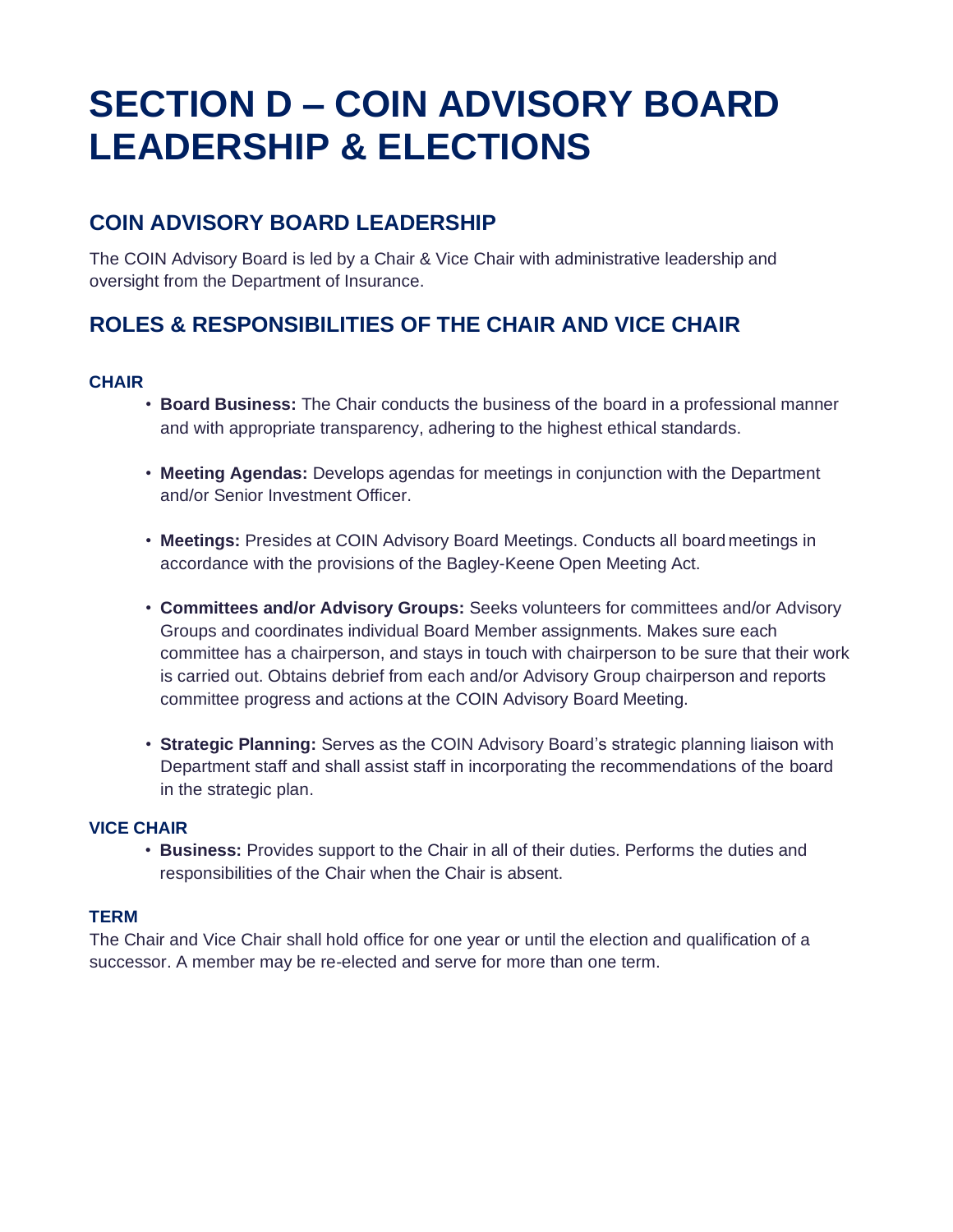# <span id="page-11-0"></span>**COIN ADVISORY BOARD ELECTION PROCESS**

This section outlines the steps required to comply with the election process for the role of Chair and Vice Chair of the COIN Advisory Board. The election process is in compliance with the Bagley-Keene Open Meeting Act. All positions may be elected on one motion or ballot as a slate of positions unless more than one COIN Advisory Board member is running per position.

#### **NOMINATIONS**

- 1. Nominations will be accepted during the first COIN Advisory Board meeting,and
	- As part of the nomination process, each member may nominate a maximum of 2 members to each role, including him/herself for the position of chair, vice chair, or both.
	- If a board member is nominated by another member, s/he will verbally accept or decline the nomination for each of the position(s) that the member has been nominated.
	- The Senior Investment Officer will also advise members that, at the time of the nomination, nominees should be prepared to deliver their candidacy speech which should clearly articulate the candidate's interest in and qualifications for the position(s). (Candidacy speech is limited to 5 minutes)
	- In the event that only one person is nominated for the position of Chair and/or Vice-Chair, the nominee/candidate must receive a majority of the vote to be elected.

#### **VOTING + ELECTIONS**

- 1. Elections will take place at the first COIN Advisory Board meeting.
- 2. The COIN Board Meeting Agenda will include Elections as a line item.
- 3. On the day of the first COIN Board meeting, the COIN Senior Investment Officer will announce each candidate in random order per each position.
- 4. Candidates will go in their designated order and complete their candidacy speech. Speeches can be in the format of the candidate's choice.
- 5. Once all candidates have completed their speeches, voting will commence for the Chair and Vice Chair.
	- Voting will be open (verbally, on the record) by the appointed and present COIN Advisory Board members.
	- Each member will cast one vote per each position, and will have the option to abstain. No proxy voting shall be permitted.
	- In the event of a tie, a re-vote will occur and members will vote only on the top candidates
	- The candidate to win a majority of these votes shall be named the Chair or Vice Chair.
- 6. The newly elected Chair and Vice Chair will take over duties immediately following the election.